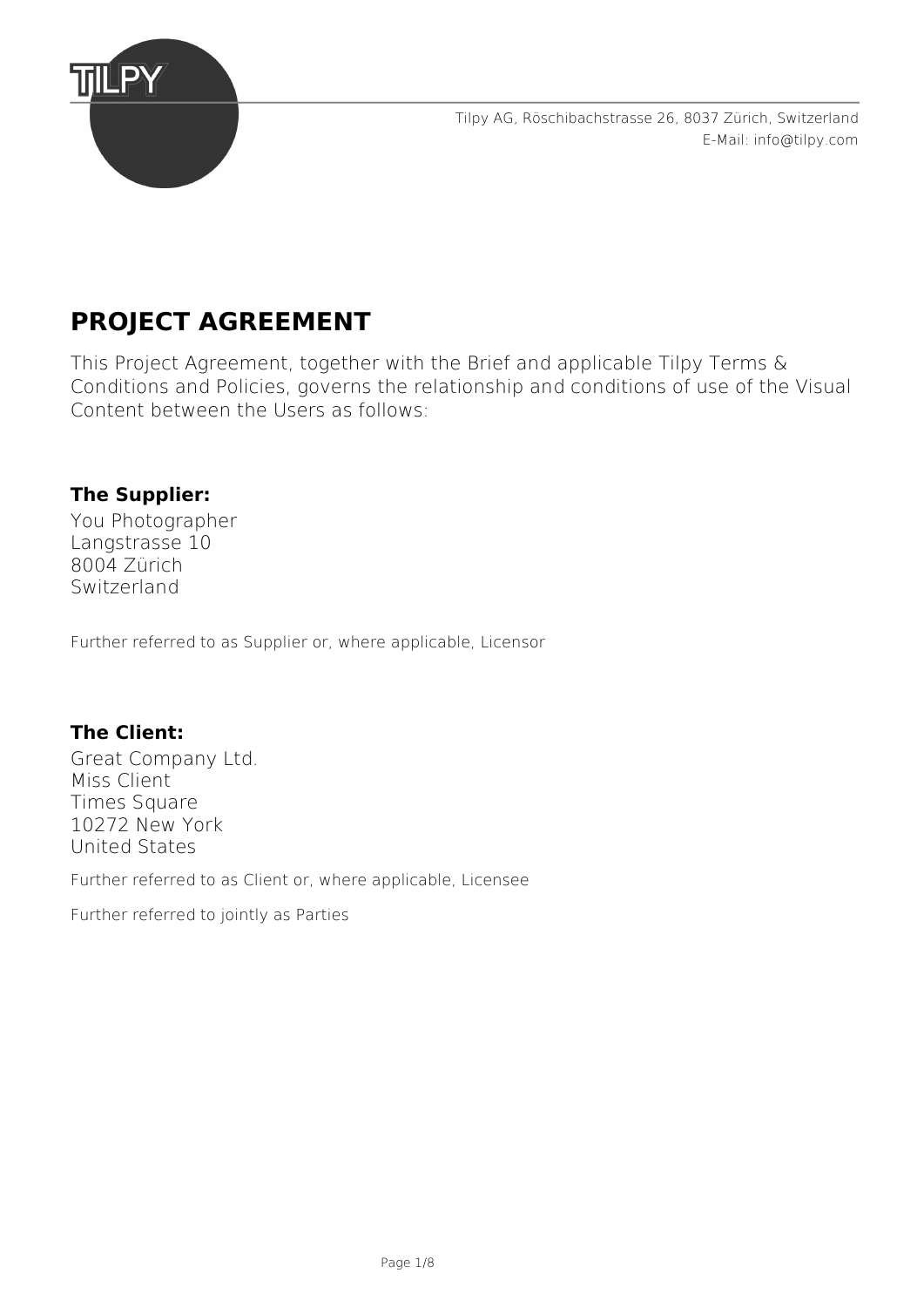# **DESCRIPTION OF THE CONTEST**

### **Project title**

Example Contest

### **Project description**

Duis mollis, est non commodo luctus, nisi erat porttitor ligula, eget lacinia odio sem nec elit. Donec sed odio dui. Fusce dapibus, tellus ac cursus commodo, tortor mauris condimentum nibh, ut fermentum massa justo sit amet risus. Cras mattis consectetur purus sit amet fermentum. Nulla vitae elit libero, a pharetra augue. Aenean lacinia bibendum nulla sed consectetur. Maecenas sed diam eget risus varius blandit sit amet non magna. - Aenean - Quam Adipiscing - Aenean

#### **Must haves**

Cras mattis consectetur purus sit amet fermentum.

#### **Should not haves**

Nulla vitae elit libero, a pharetra augue. Cras mattis consectetur purus sit amet fermentum.

### **Target market**

Condimentum Euismod Vehicula Fusce Porta

### **Category**

Product

### **Project Fee**

USD 262.5

### **Project purpose**

Commercial

#### **The granted License**

The License for the photography work is granted under the following conditions:

Permitted Use: Book Cover Audio Book Cover E-book Cover Type of License: Not exclusive License duration: Up to 5 years License validity starts: 04.02.2016 License Territory: Worldwide

License Fee: USD 262.5

and is payable at once in full upon concluding the Project Agreement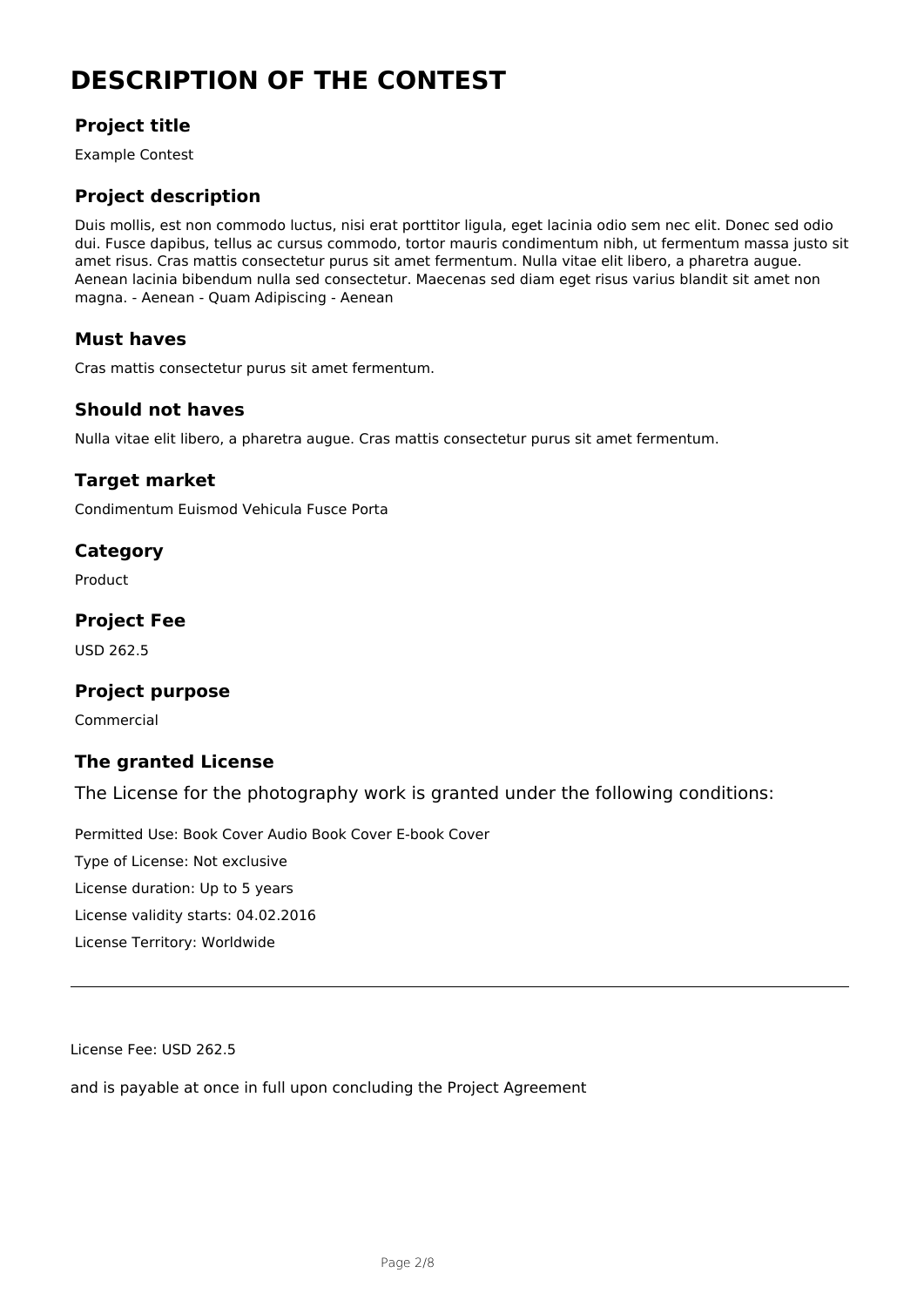# **Licensed image**



citywallpaperhd.com-60-3.jpg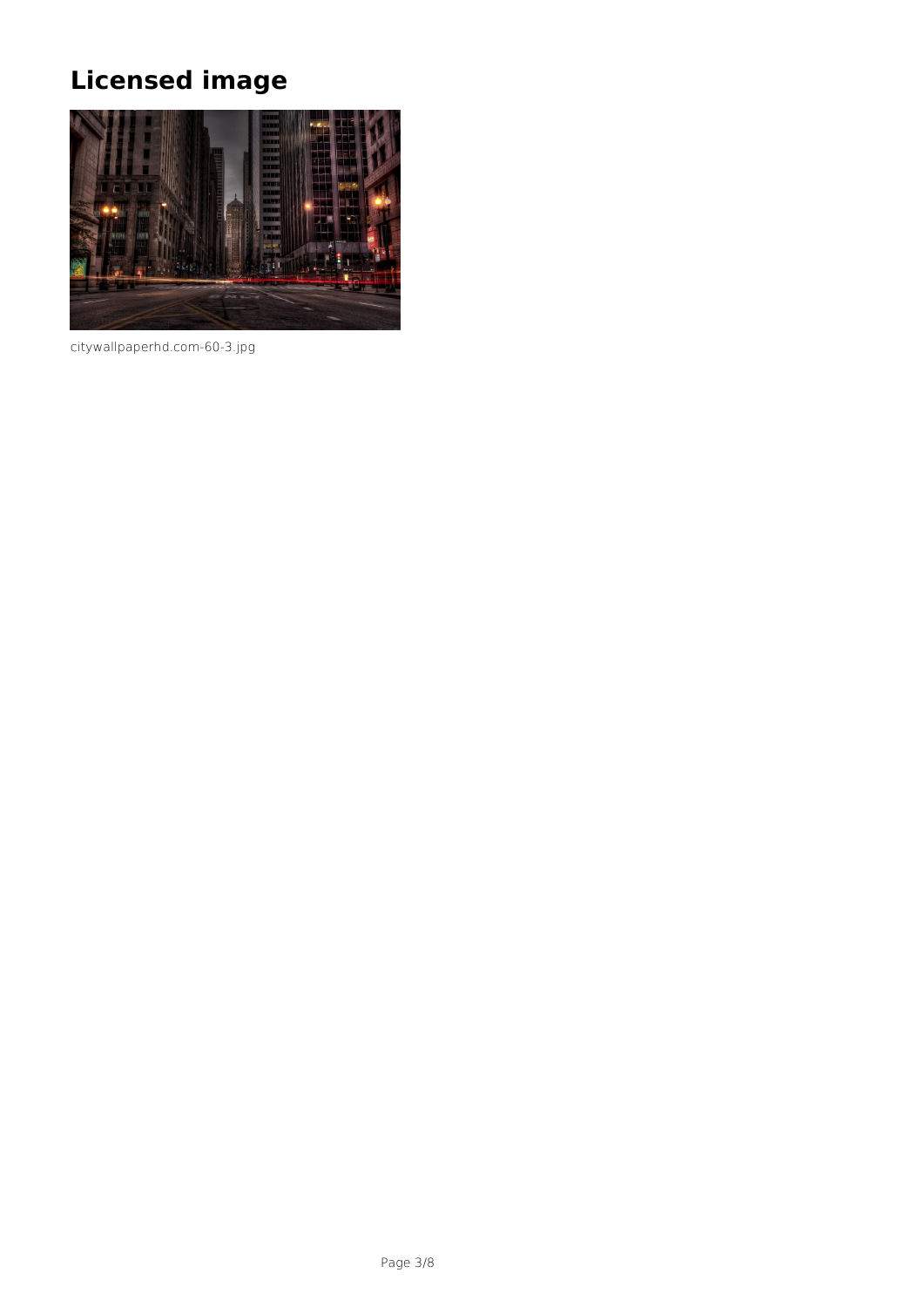The Parties agree as follows:

### **1. DEFINITIONS**

For the purpose of this Project Agreement the definitions used have the following meaning:

**Agreement:** this Project Agreement including this Agreement and the Brief, concluded directly between the Users

**Brief:** the specification of the required Creative Services and Visual Content, including the License terms and Project Fee. The Brief is inherent part of the Project Agreement concluded between the Users

**Contest:** means Project requesting Visual Content for future use, subject to this Agreement, as specified in the Brief

**Creative Fee:** part of the total Project Fee – the fee agreed for the creation of the Visual Content – as part of the Job

**Creative Services:** means the services provided by the Supplier of this Agreement to deliver the Visual Content, as requested and specified in the Brief, offered on Tilpy Platform by registered Users

**Exclusive license:** the use of the Visual Content, whether result of the Job, or offered in Contest, is granted exclusively to the License and the Licensor is not allowed to license the Visual Content to any other third parties

**Expenses:** the expenses incurred by the Supplier in connection with the Job

**Intellectual Property Rights:** all rights to any copyright, trademark, trade name, design, patent, know how and all other rights resulting from the Job

**Job:** means Project requesting to create Visual Content for future use, subject to this Agreement, as specified in the Brief

**License:** the user rights to the Visual Content, specifying the duration, permitted use, exclusivity and territory

**Licensor:** the Supplier – i.e. either the Supplier of the Creative Services or the copyright holder who is granting usage rights to the Licensee

**Licensee:** the Client - the person or entity to whom the License is granted.

**Licensing Fee:** fee charged by the Licensor to the Licensee for the licensee

**License Period:** time period for which the license is granted, started as of the effective date of this Agreement, as specified in the Brief

**License Territory:** the geographical area for which the License is granted, as specified in the Brief

**Non-exclusive license:** The Licensor can grant the same or similar rights to multiple licensees. Unless explicitly stated, licenses are non-exclusive.

**Permitted use:** the license is granted for the defined permitted use only, as specified in the Brief

**Project:** means Job or Contest - offered, requested and / or awarded via Tilpy Platform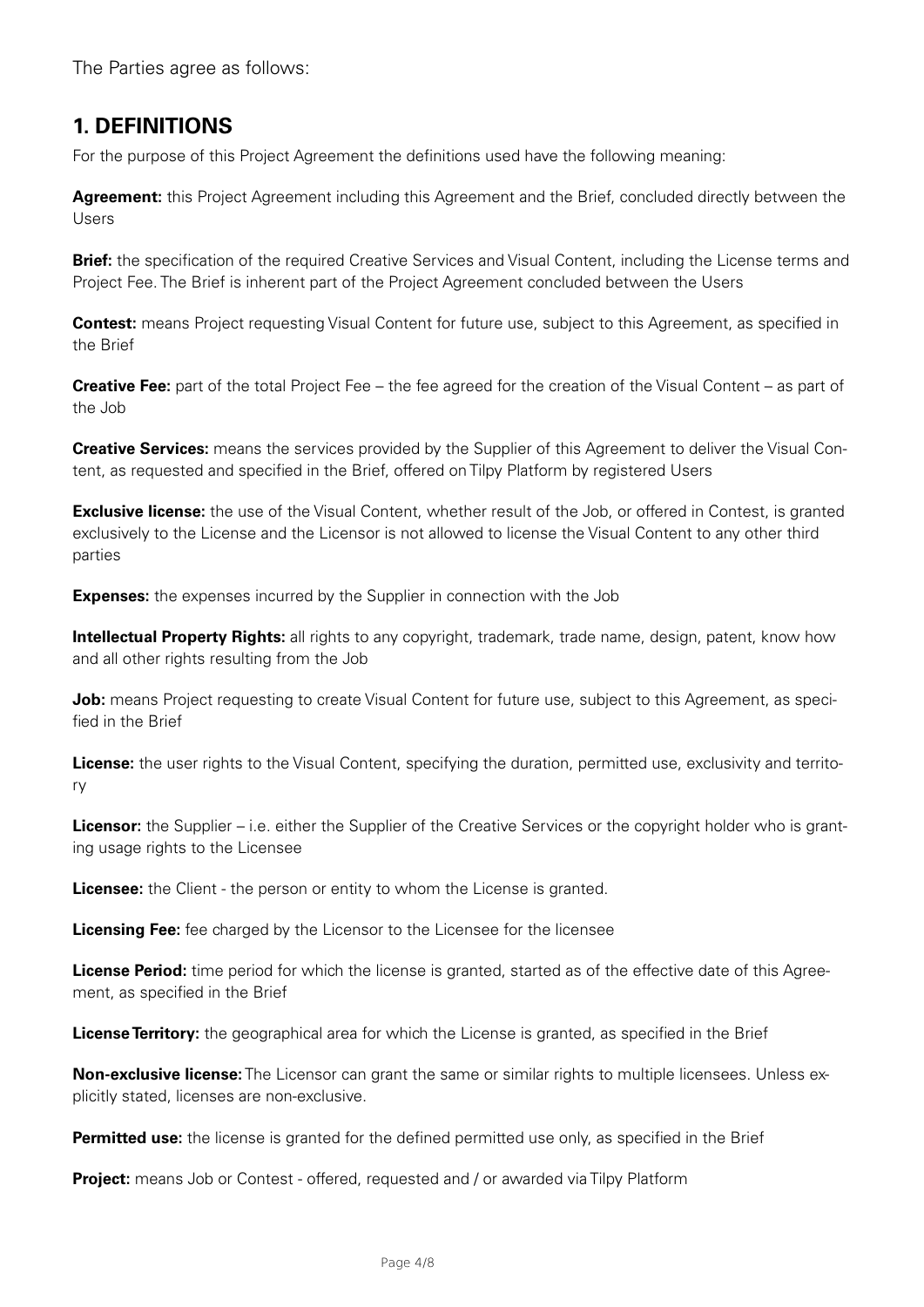**Release:** the Supplier is solely and exclusively responsible that all Visual Content is delivered to the Client has all required releases, whether model, property or any other releases and is in no way violating any third party rights

**Site:** www.tilpy.com and any other related sites managed by Tilpy

**Supplier:** the person or legal entity, who was assigned to supply the Visual Content Tilpy: Tilpy AG, incorporated in Switzerland, and all its related and affiliated entities, partners, agents and employees

**Tilpy Account:** means the User's account on Tilpy Platform

**Tilpy Commission:** means a percentage from the total Project Fee, as agreed in the Pro- ject Agreement between the Users, which is payable to Tilpy by the User who is granting the Job to Tilpy on the conclusion of the Project Agreement

**Tilpy Platform:** the Site, applications and other tools managed by Tilpy

**Tilpy Privacy Policy:** the Privacy Policy applicable to all use of the Tilpy Platform and published on www.tilpy. com/privacy\_policy

**Unlimited use:** the license is granted to use the photography work, delivered in the Job or Contest, across all media types, worldwide, for unlimited time and royalty free

**User:** any party using the Tilpy Platform

**Visual Content:** means the product delivered for the Job or Contest, as specified in the Brief Technical standards: the Visual Content will be delivered in the technical standards as specified by Tilpy Terms & Conditions

# **2. PROJECT TYPES**

#### **2.1 JOB**

The Job is a Project, which includes creation and delivery of the Visual Content, as specified by the Client in the Brief.

### **2.2 CONTEST**

The Contest is a Project to deliver Visual Content, as specified by the Client in the Brief.

#### **2.3 PROJECT DELIVERY**

All Job or Contest delivery has to have the following specifications:

- Has all required releases (model, property or any other required release) and is free of any third party rights or obligations or the Supplier has the explicit permission to use the Visual Content from any third party rights owner
- The delivered Visual Content does not infringe any reputation, right of privacy or publicity or any intellectual property rights of third parties
- The pictures resolution is minimum 2800px on the smaller edge for images, other technical standards as specified in the Brief

Any Project delivered via Tilpy Platform will be available for User's download for 30 days after upload. The User will be notified about the upload on the contact details provided in the User Account. The User is liable for any loss or damages if he / she does not download the data within this period.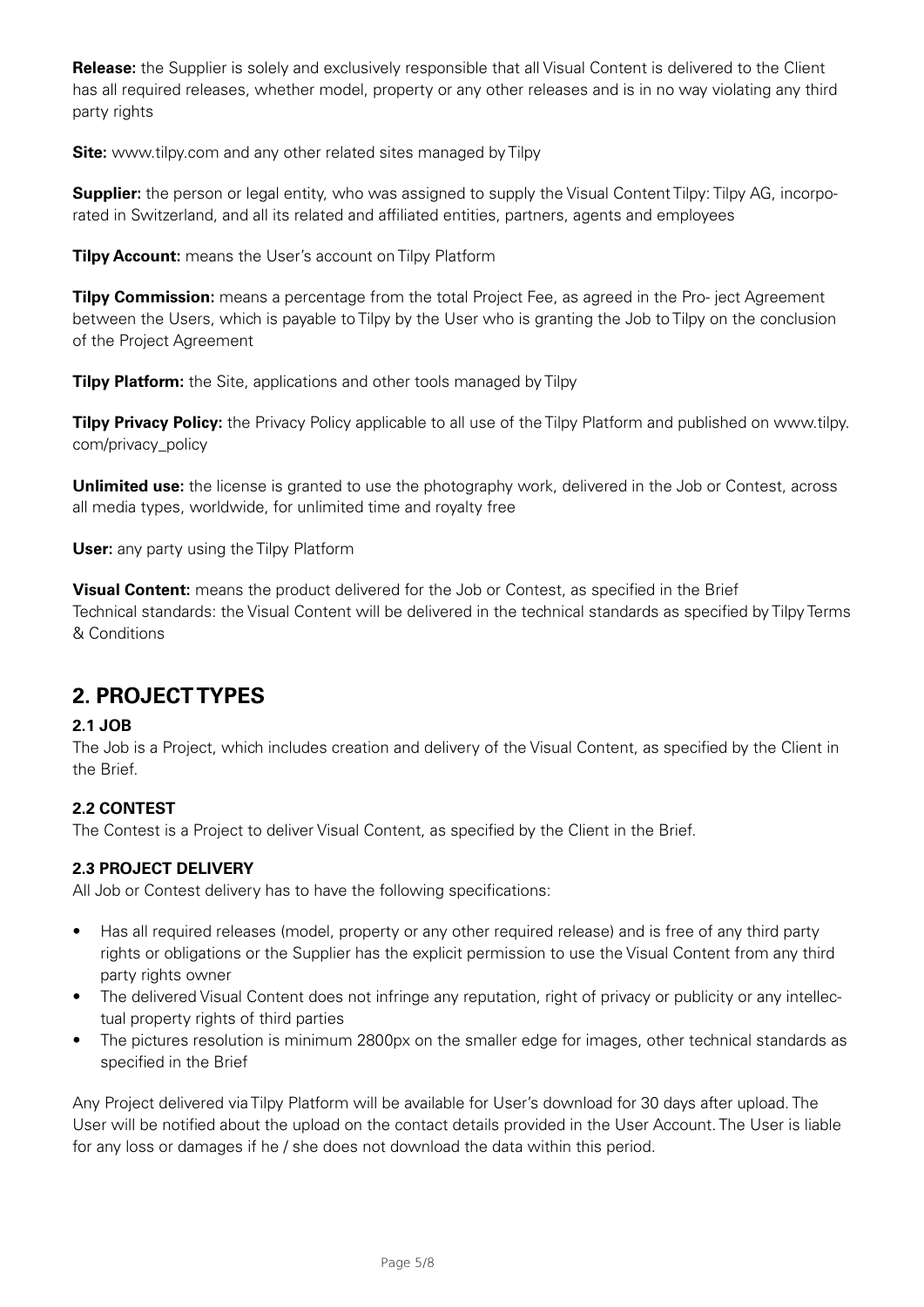# **3. PROJECT FEE**

#### **3.1 JOB**

The Project Fee for Job consists of the Creative Fee and of the License Fee. The Creative Fee covers the Creative Services, and all related expenses, to deliver the Visual Content. The License Fee covers the future Permitted Use of the Visual Content.

#### **3.2 CONTEST**

For Contest, the Project Fee is equal to the License Fee, covering the future Permitted Use of the Visual Content.

#### **3.3 LOCAL TAXES**

It is full responsibility of the Supplier to ensure that all applicable taxes related to his work are covered within the Project Fee and will not be invoiced to the Client separately above the agreed Project Fee.

### **4. GRANT OF LICENSE**

The Supplier – Licensor is the owner of the Visual Content. The Licensor is under the terms of this Agreement and Brief, granting a license to the Permitted Use of the Visual Content. The Licensor retains the ownership title including the copyright and all other intellectual property rights of the Visual Content and derivative works.

The granted License is defined in the attached Brief.

### **5. LICENSEE'S OBLIGATIONS**

The Licensee cannot use the Visual Content in any other way than the one specified by the License.

The Licensee is not allowed to distribute, sell, license or sublicense, let, trade or expose for sale the Visual Content to a third party, without prior written approval of the Licensor.

Unless the prior written approval of the Licensor is obtained, the Licensee cannot modify or change the Visual Content in any manner.

The Licensee is responsible to ensure security measures for the Visual Content from unauthorized use or access.

All Intellectual Property Rights to the Visual Content are always remaining and owned by the Licensor. The Licensee does not acquire the ownership to the Visual Content.

### **6. DEFAULTS**

If the Licensee fails to abide by the obligations set by this Agreement, including the obligation to make a royalty payment when due, the Licensor has the option to cancel this Agreement by providing 30 days corrective period by written notice to the Licensee.

The Licensee has the option of preventing the termination of this Agreement by taking corrective action that cures the default, prior to the end of the 30 days corrective period.

# **7. TRANSFER OF RIGHTS**

This Agreement shall be binding on any legal successors of the Parties. Neither Party has the right to assign its interests in this Agreement to any other person or entity, unless the prior written consent of the other Party is obtained.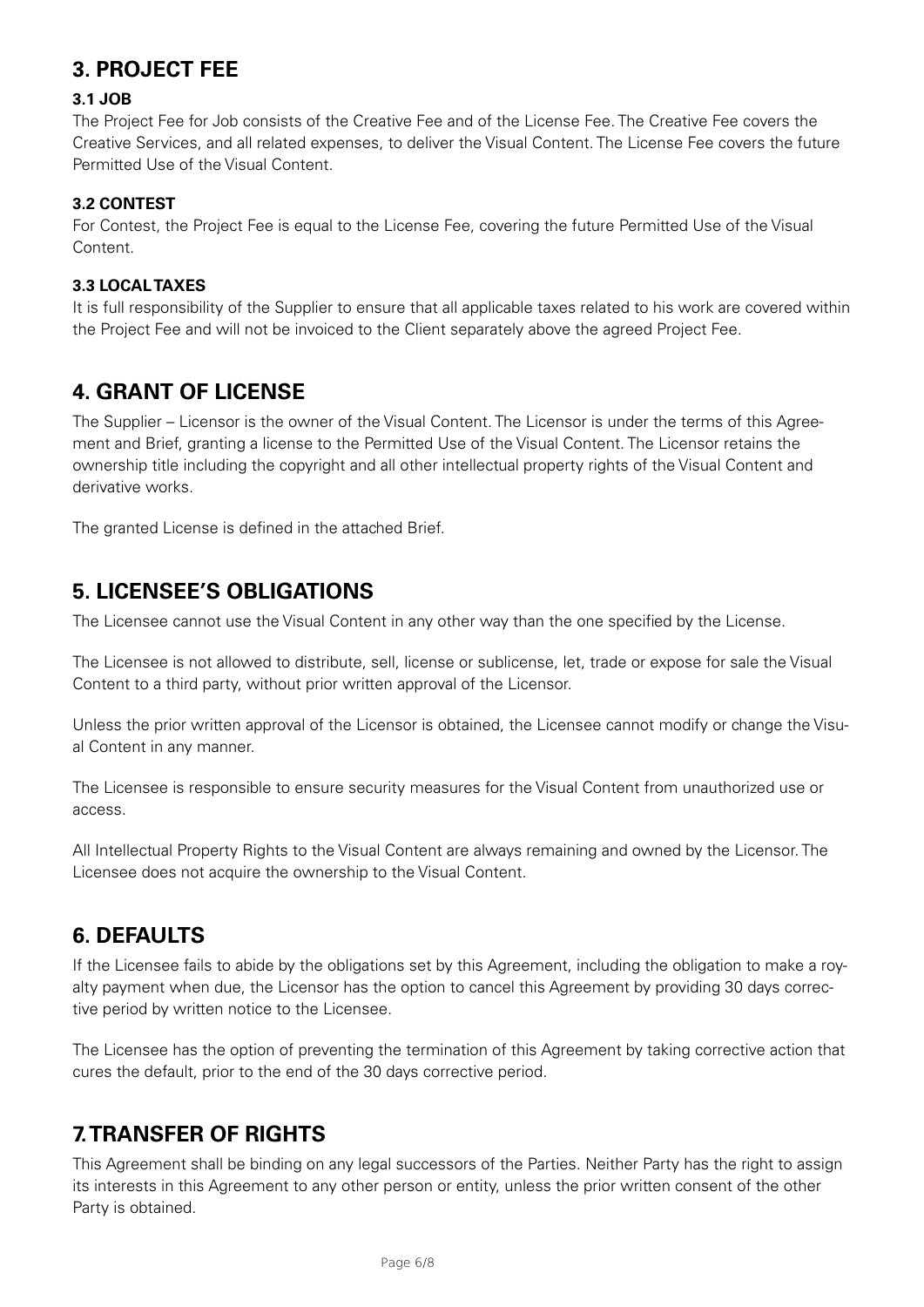# **8. WARRANTIES AND LIMITATION OF LIABILITY**

Neither Party makes any warranties with respect to the use, sale or other transfer of the Visual Content by the other party or by any third party, and the Licensee accepts the product "AS IS." In no event will the Licensor be liable for direct, indirect, special, incidental, or consequential damages, that are in any way related to the Visual Content.

The Licensee acknowledges and agrees that the Licensor is not liable for any loss or damage arising from any use of the Visual Content by the Licensee.

### **9. INDEMNITY**

The Licensee must indemnify, defend and hold harmless Licensor from all claims, demands, actions, suits, expenses and damages, direct or indirect resulting from any breach of this Project Agreement.

### **10. TERMINATION**

This Agreement is valid for the License Term.

The Licensor can terminate this Agreement if the Licensee is in breach of its obligations as specified in this Agreement, including default on paying the Licensee Fee, and did not correct the default within the set 30 days period after notification (as set in Article 6).

Any damages and liabilities resulting from the termination within the License Term are between the Users.

# **11. ENTIRE AGREEMENT AND AMENDMENTS**

This Agreement and the attached Brief, as well as all applicable Tilpy Terms & Conditions, constitute the entire understanding among the Parties and supersedes all other understandings or agreements, oral or written.

Amendments and modifications of this Agreement are binding and valid only if done in writing and signed by both Parties.

# **12. SEVERABILITY**

In case that any provision of this Agreement shall be held to be invalid or unenforceable, the remainder of this Agreement remains in full force and effect and will be interpreted as if such invalid or unenforceable provision had not been a part of this Agreement.

# **13. WAIVER OF CONTRACTUAL RIGHT**

The failure of either Party to enforce any provision of this Agreement shall not be construed as a waiver or limitation of that Party's right to subsequently enforce and compel strict compliance with every provision of this Agreement.

# **14. DISPUTE RESOLUTION**

All disputes under this Agreement that cannot be resolved by the Parties will be first submitted to the independent review by the Tilpy mediation, as specified in the Tilpy Terms and Conditions.

If the Parties dispute is not resolved by the Tilpy mediation, for any dispute arising in connection with this Agreement, the applicable law is exclusively Swiss law. The applicable jurisdiction is Zürich, Switzerland.